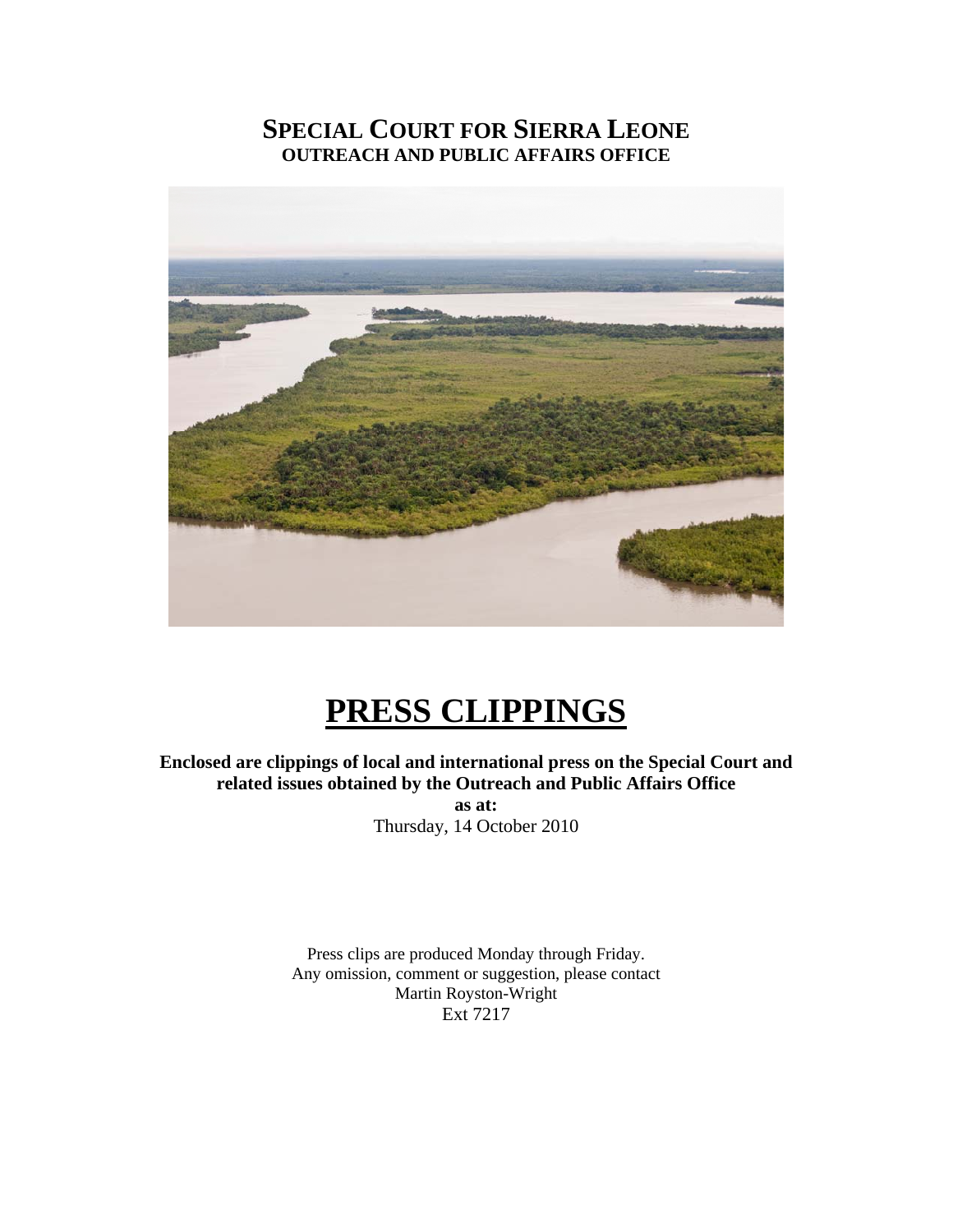| <b>International News</b>                                                                      |             |
|------------------------------------------------------------------------------------------------|-------------|
| We Are Soliciting a Peaceful Demonstration for Implementation of the TRC/ The Liberian Journal | Pages 3-4   |
| Top Kenyan is Ready to Surrender at The Hague / Daily Nation                                   | Pages 5-6   |
| UN Must Help Arrest Wanted Congo General / Reuters                                             | Page 7      |
| US Welcomes Arrest Of Rwandan Hutu Rebel Group Leader / RTT News                               | Page 8      |
| Two Lebanese Judges Among STL Appeals Chamber Panel / The Daily Star                           | Page 9      |
| UN Britain - The Rule of Law at the National and International Levels / <i>ISRIA</i>           | Pages 10-11 |
| Some Immunity for US Lawyer Arrested by Rwanda, Says Court / Hirondelle News Agency            | Page 12     |
| UN Chief Outlines Measures to Strengthen Peacebuilding Efforts / UN News                       | Pages 13-14 |
| Ashton Welcomes Moldova's Ratification of Statute on International Criminal Court / ENPI       | Page 15     |
|                                                                                                |             |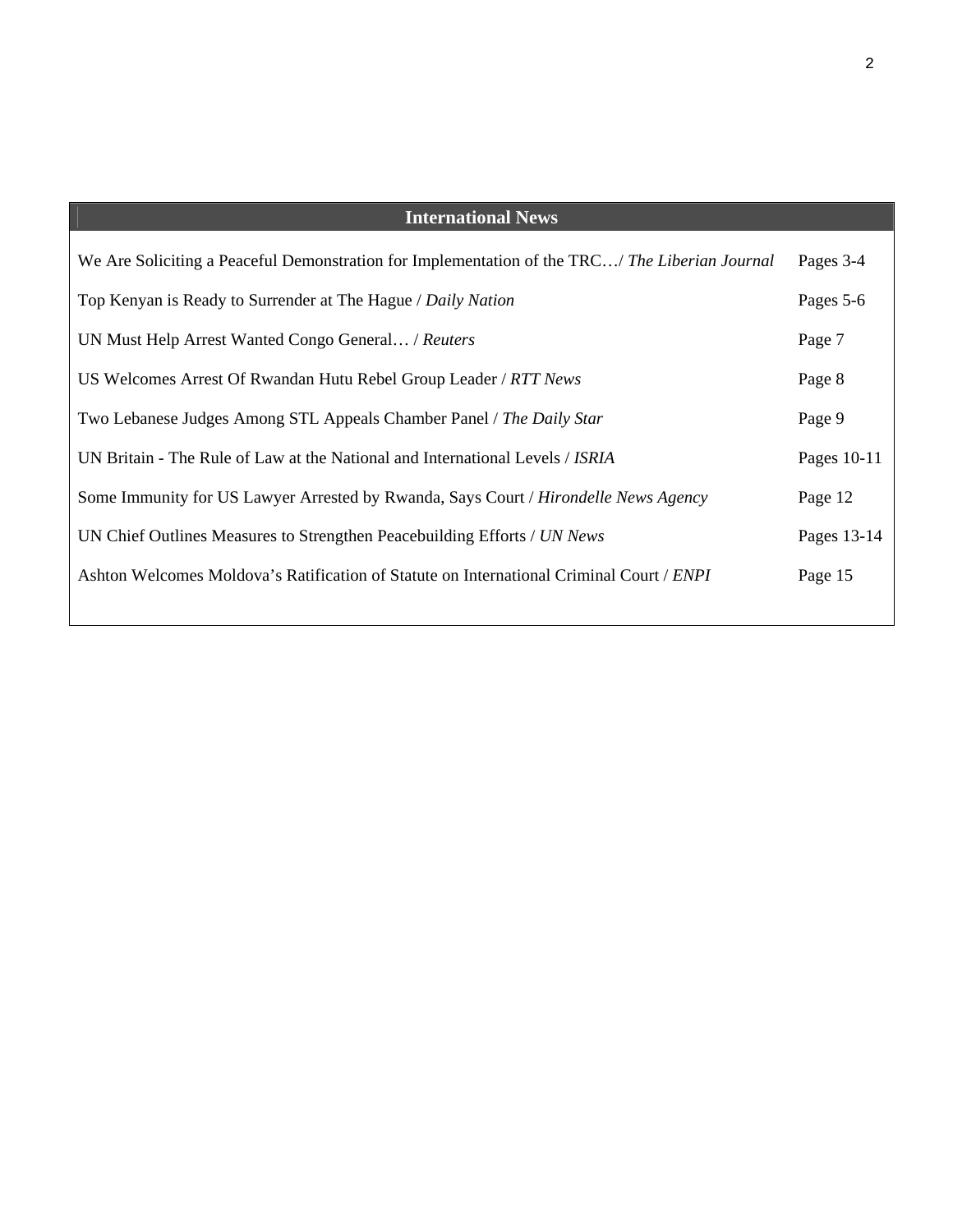#### The Liberian Journal Tuesday, 12 October 2010

#### **We Are Soliciting a Peaceful Demonstration for Implementation of the TRC Recommendations**

(An Open Letter) By: Edmond R. Gray



In his 'Theory of Human Motivation', Abraham Maslow observed in 1943 that human beings are born with certain needs, and a psychological hunger t o fulfill those needs. He said that, at the top of our wants, is the sense of urgency to be what we ought to be. According to him, we all desire respect. He went on to name love, safety, in terms of financial, personal, and well being. But there is a fifth set of needs that I find extremely benign for being at the bottom. That is, the needs to breathe fresh air, eat, and live under a shelter. To me, these last three, are more fundamental.

When these levels of wants are threatened, mankind tends to rely on a set of positive emotions. The argument is further made, that no matter our immediate wants—it is possible to be happier in life, feel more satisfied, set your hopes higher, and perhaps laugh and smile more, regardless our situations. Therefore, this attitude of faking laughter when things are bad

does increase depression. Like Maslow, we have put our most pressing needs at the bottom our wants. We need to go back and conduct a reality check as to why we militarily engaged each other for fourteen or so years. To put it bluntly, we did not fight because we wanted Madam Ellen Johnson Sirleaf to be crowned the empress of our nation well into her eightieth birth date.,

Let me remind you that our civil war was fought on the pretext that our organic laws and basic ways of life are threatened. Former presidents, up to Samuel Doe, sidelined our constitution, and rule in an autocratic fashion. We guaranteed and swore that he Doe, like others will not have his ways. But this utter disrespect for our basic laws has always been the common practice of all former leaders of Liberia. As you know, Charles Taylor, in his so-called 2024 Vision, was well on his quest to create a sin city, where rule by might was the modus of the day. No need to mention what became of him, and along with his group of gangsters to include the Benjamin Yatem and Chucky Taylor.

Today, we may not have thugs and gangsters in power, but we have a set of people who are passively disrespecting our laws. For instance, millions of tax payers' money was used to set up and run a Truth and Reconciliation Commission with strict set of mandates. But when the findings and subsequent recommendations seek to punish the likes of Madam Sirleaf, Prince Johnson, and others, this portion of our laws, has been sidelined. You know, it is funny how we soon forget. That those who were shooting their ways with bullets and making pronouncements against authority of the time, like, "even if we have to flatten the Executive Mansion, we will do so…….", are the ones leading the ways in of dishonoring what the law requires of them today.

Not only has Madam Sirleaf or Prince Johnson led the campaign to sideline our laws, they are wrestling each other as to who should lead Liberia in 2012. Unlike them, no Liberian will call for their forceful removal from power, but in the next few weeks and months, most of us will be leading peaceful demonstrations and banging on the doors of our international partners in the United States, Europe and others, to ensure that those who brought death and destruction to Liberia yesterday, be excluded from the 2011 elections as suggested by the TRC recommendations. These matches may not generate the level of attention garnered by the Million-Man March of Dr. Martin Luther King, but will have their effects.

As a people, there is the need to be ensured that no more would any of our own try to find ways, or sponsor initiatives that bring death and destruction to our nation for their own selfish aims. Some are making the case that, in a country like Liberia with so many learned people, who is the enviable alternative to Madam Sirleaf? You, me.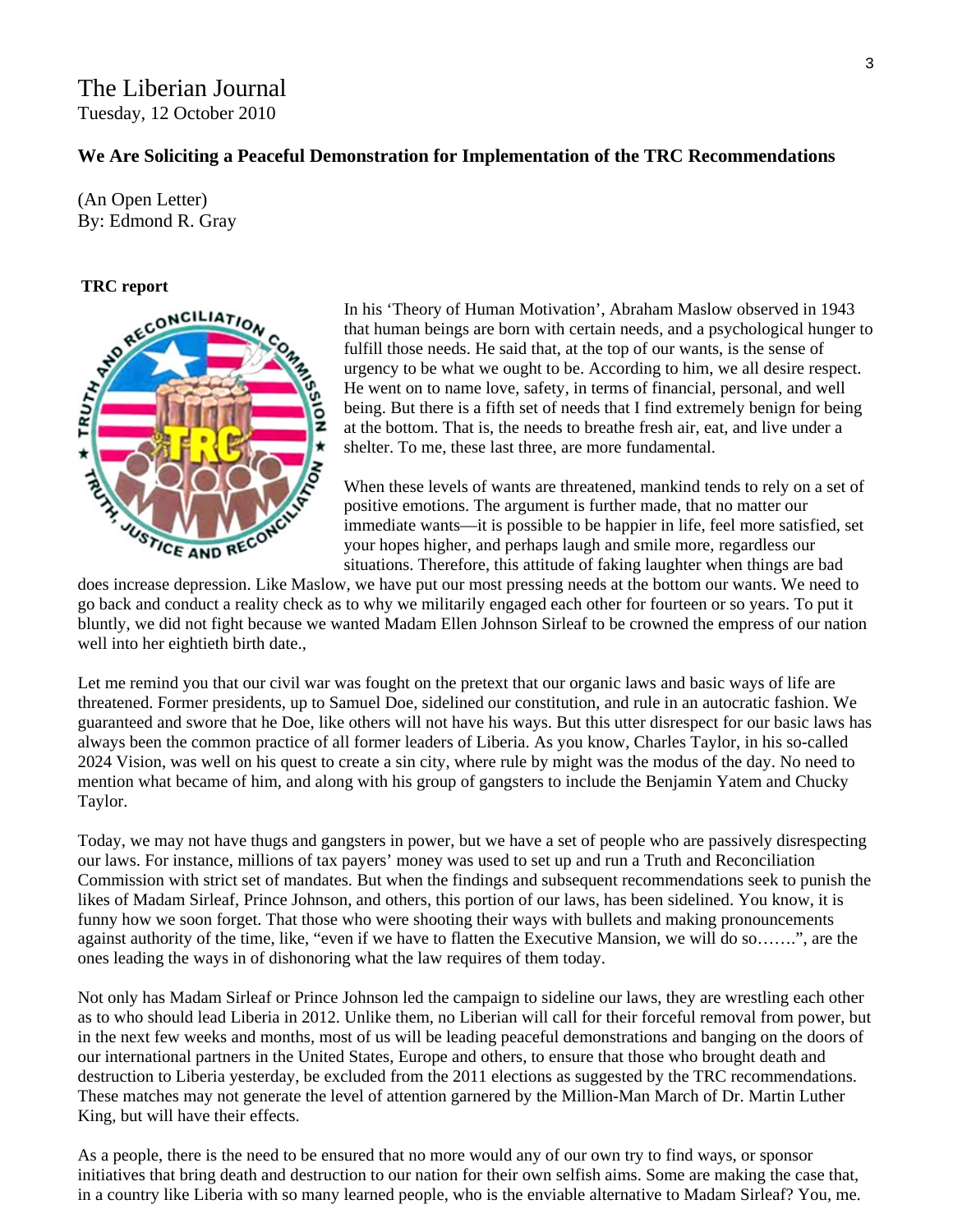The only doubtful alternative is the untested one. All civilized nations will seek to reinforce their organic laws over their current and future leaders. The fact is, once the laws and basic values of a people are strengthened, even an Obama will lead in a predominantly white nation. For instance, many doubted Madam Sirleaf, until she was tested. The rest is yours to determine her leadership ability.

But this fight to restore our laws as enshrined in the TRC Recommendations, is not about people and individual preferences, it is about doing what is just. We can endlessly debate on the futility of the Ellen-led administration. Some will argue that she has made strides with the economy. Yet others will argue that a nation which hooks on international donations is economically abyss. A third may say that Ghana, Nigeria, the Ivory Coast are economically stronger not because of their finesse to scout for international assistance, but largely due to their active engagements in the means of production.

Others may argue that it is not the duty of government to provide jobs for its citizens. Governments of scale, are not only small and efficient, they provide the enabling environment for the private sector to compete. The Nigerian or Ghanaian government does not beat its chest to say how many commissions or agencies it has created to absorb partisans, it brags of how much micro and macro levels and private sector jobs it has created. Governments of stronger economies compel private sector investments to improve the standards of life in the community. Hence, they negotiate investment terms that mostly benefit local citizens, and not cronies of the government. I am quite sure that Madam Sirleaf may want to boast of renegotiating or signing investment contracts with the Mittal Steel and others, but may not be able to tell the immediate short term impacts of those investments on the economy. For instance, here is how one eloquent pundit traced the Sirleaf investment cronyism:



In subsequent posting, attempts would be made to trace the real beneficiaries of all the so-called investments made in Liberia under Madam Sirleaf. Stay tuned.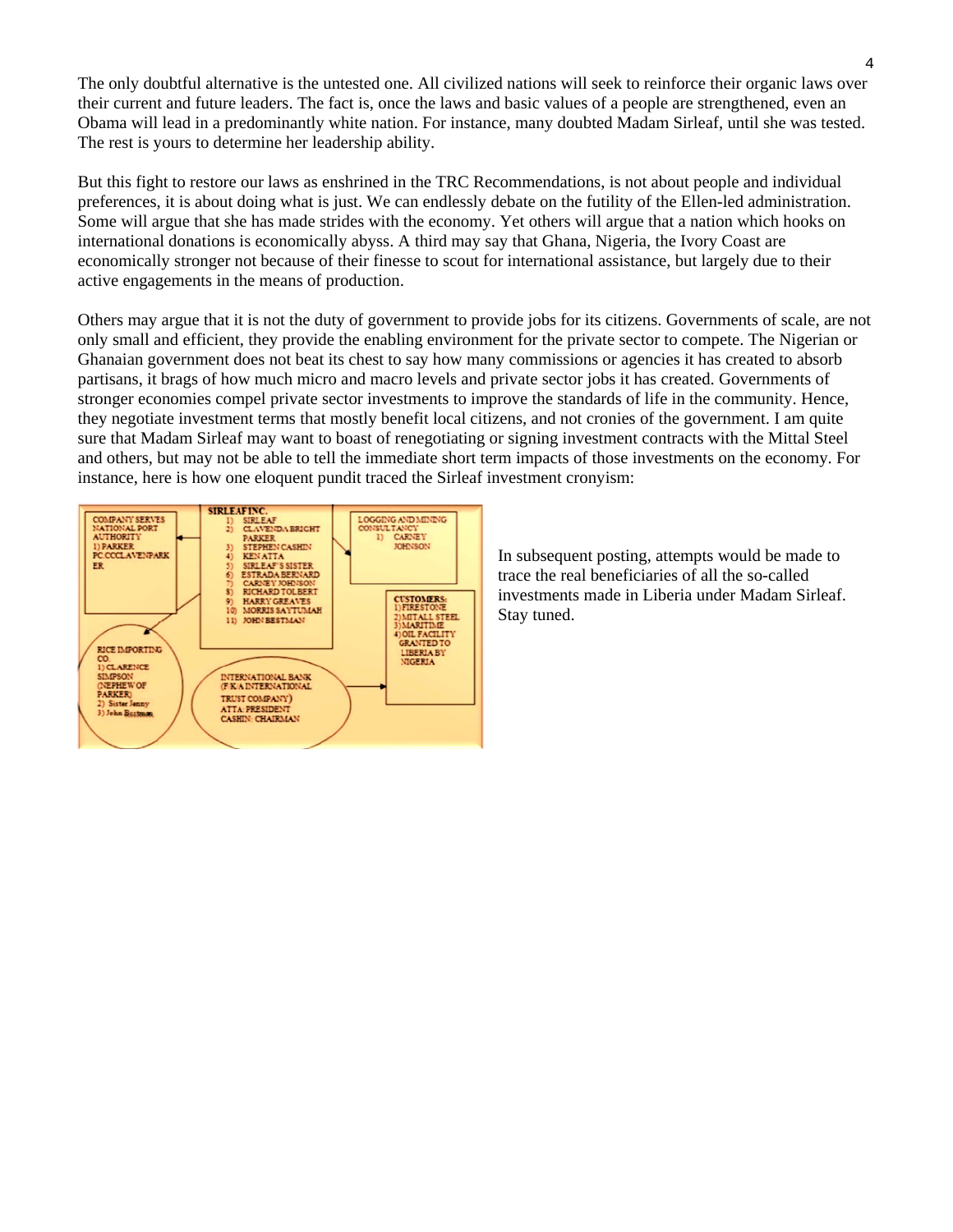#### Daily Nation (Kenya) Thursday, 14 October 2010

#### **Top Kenyan is ready to surrender at The Hague**

By ERIC SHIMOLI, In The Hague, Netherlands



Mr Luis Moreno Ocampo, the International Criminal Court Prosecutor, attends a press conference in Nairobi, May 8. Ocampo says a prominent man has written to him offering to turn himself in if he is a suspect

A prominent Kenyan personality has written to the International Criminal Court volunteering to surrender to the

court if he is cited as a suspect in crimes against humanity during the election violence.

But ICC prosecutor Luis Moreno-Ocampo declined to name the person or indicate whether it was a politician, businessman or security official.

He also could not comment on whether the person was in the [original list of suspects](http://www.nation.co.ke/News/-/1056/625484/-/ukynd3/-/index.html) compiled by the [Waki Commission of Inquiry](http://www.nation.co.ke/blob/view/-/621912/data/46260/-/ht0wju/-/CIPEV+Report.pdf) presented to the ICC by chief mediator Kofi Annan last year.

"The person wrote to us a couple of weeks ago indicating that he was ready to surrender to the court if cited as a suspect," Mr Moreno-Ocampo told Kenyan editors visiting the court.

The editors are on training in the work of the court at the invitation of ICC Registrar Silvana Arbia.

The ICC prosecutor said all witnesses likely to testify before the ICC were already outside Kenya. Interviews and further investigations were ongoing both inside and outside Kenya, he said, adding, no warrants of arrest will be issued against those who surrender voluntarily.

Under the court's procedures, such suspects also stand a good chance of being granted bail while their case is being heard.

But those who do not surrender and are arrested after an international arrest warrant is issued are confined at the court's detention centre within a Dutch prison complex on the outskirts of The Hague.

The Kenyan suspects will face charges of crimes against humanity in connection with the violence of January and February 2008 following the 2007 presidential elections.

In the history of the court, three suspects, all indicted in connection with the violence in Darfur, Sudan, have surrendered to the court.

The pre-trial chamber, where the prosecutor has to file charges and convince the judges that an accused person has a case to answer, freed Bahar Idriss Abu Garda who heads a military unit in Darfur in May last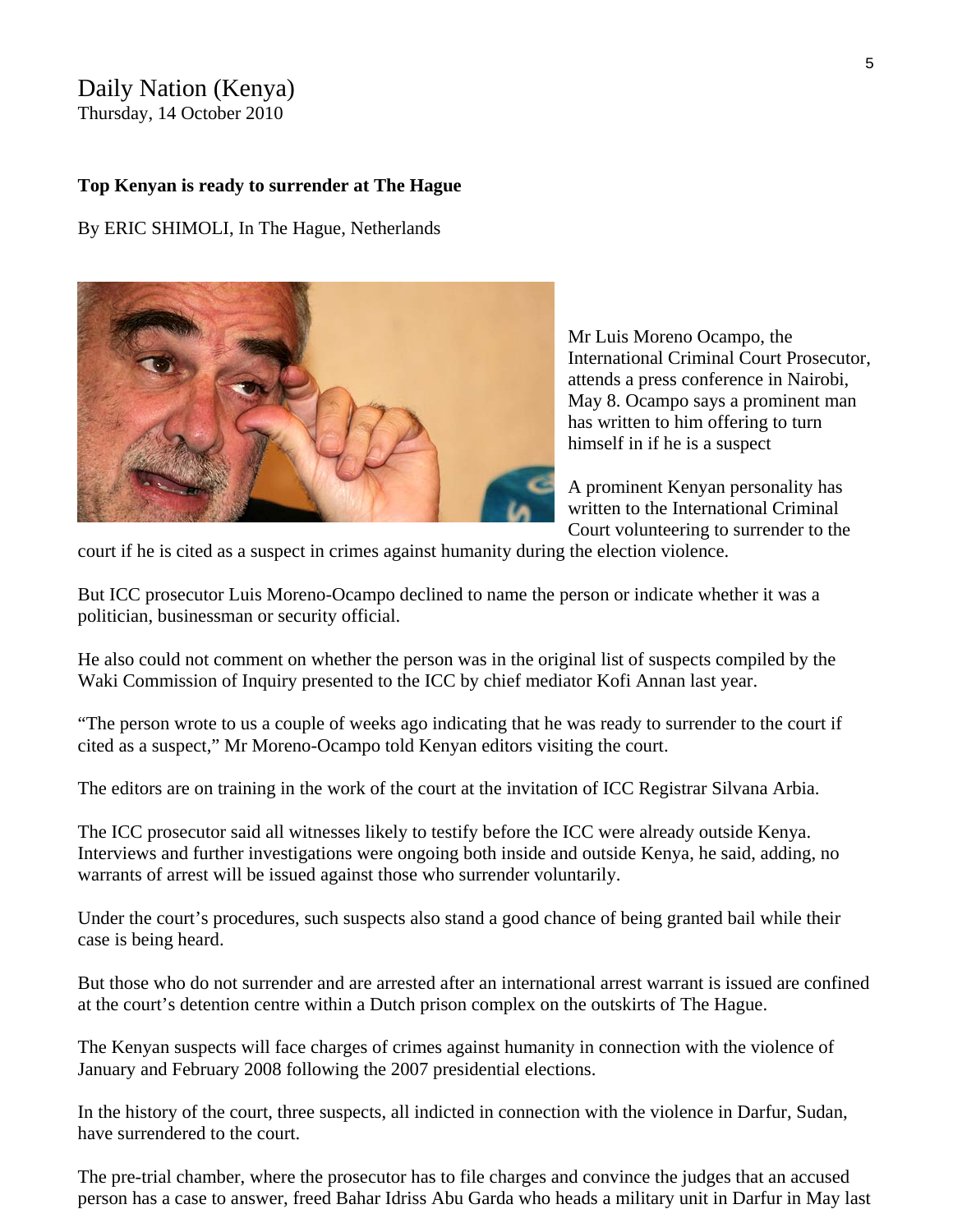year, but cases against Salleh Mohammed Jerbo and Abdulla Banda are proceeding. Mr Moreno-Ocampo said the letter to the ICC had come after letters were sent to some politicians, security officials and businessmen in Kenya to answer some questions related to the violence.

He insisted that he will file "two cases against two or three individuals" in Kenya before the end of the year.

But it was up to the reformed Judiciary, prosecution and investigation units in Kenya to file cases against most of suspects in the post-election violence, he said.

The prosecutor praised the ongoing reforms and Kenyans' willingness to correct the ills of the poll outcome and ensuing chaos. There was genuine willingness among the politicians and Kenyans to ensure there was no repeat of the post-election violence, he said.

The Kenyan experience, he said, would provide a good example for other countries facing elections in Africa. He invited those with evidence on the post-election violence to volunteer it to the ICC.

#### **Arrest warrants**

The next stage of the Kenya investigation will be presentation of the names of suspects to the pre-trial chamber.

Judges will then issue summons to the suspects to appear. Suspects will have between two and three months to decide whether they want to surrender voluntarily or have international arrest warrants issued against them.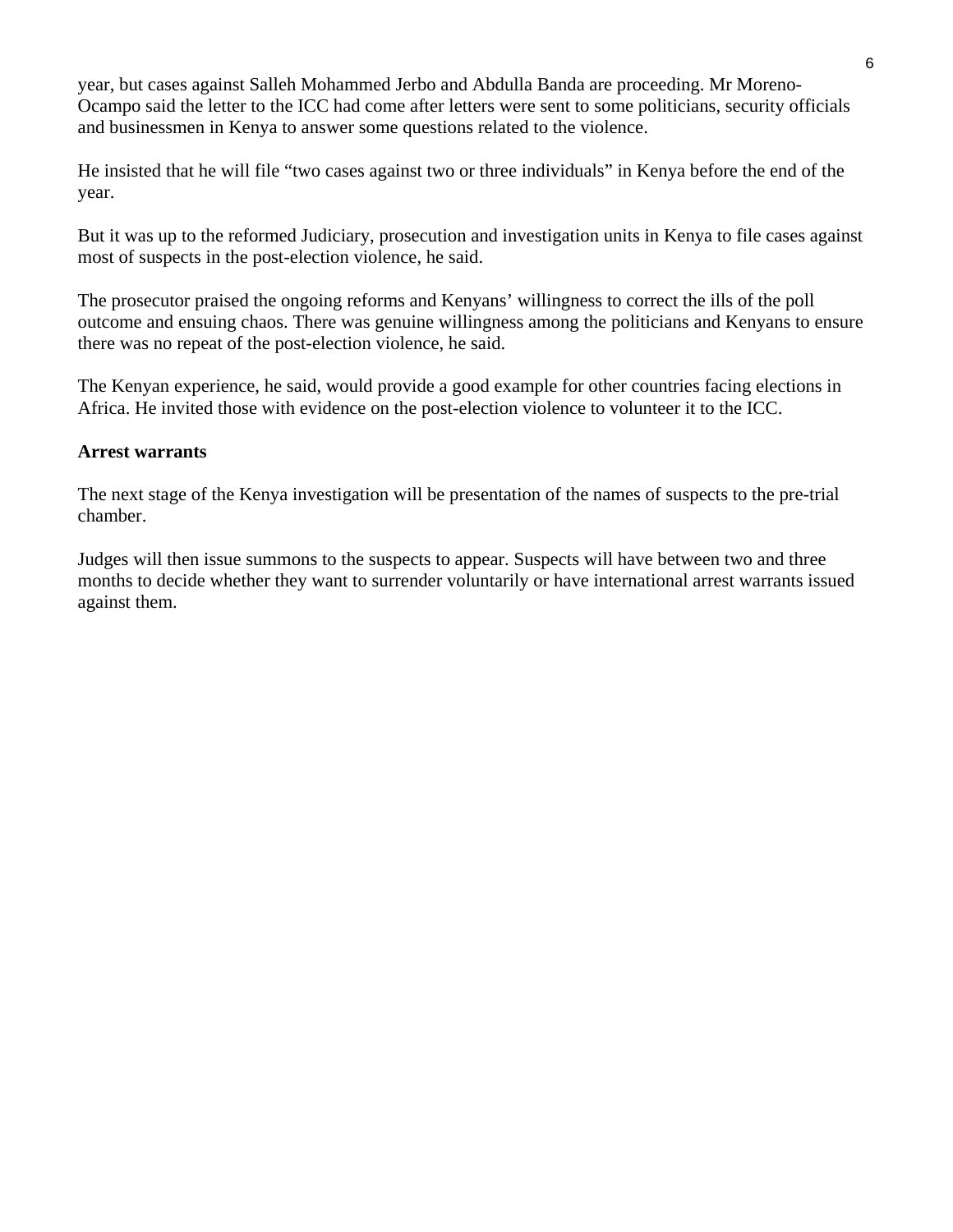#### **UN must help arrest wanted Congo general: group**

#### By Katrina Manson

KINSHASA (Reuters) - A human rights group urged the United Nations on Wednesday to help arrest indicted war criminal Bosco Ntaganda, who last week told Reuters he was a senior commander in U.N.-backed military operations in Congo.

Human Rights Watch (HRW) also said that unless the U.N. mission halts its support for operations in Congo's conflict-wracked east, it will be in the "untenable position" of supporting a suspected war criminal wanted by the International Criminal Court (ICC).

Ntaganda is a former rebel leader wanted by the ICC since 2006 for recruiting and using child soldiers under 15 and who now plays a leading role in Congo's army after a peace deal.

"The U.N. mission should provide support to the Congolese government to arrest Ntaganda, as they have done in other cases of human rights abuses, and suspend their support of ... operations until this has been done," Anneke Van Woudenberg of HRW said in a statement.

HRW cited exclusive Reuters interviews with Ntaganda that took place in eastern Congo last week, in which he said he was the second in command of U.N.-backed military operations known as Amani Leo intended to oust a variety of rebel groups.

#### **NO "UNILATERAL" STEPS**

In New York, the United Nations said on Wednesday that it could not take any immediate action against Ntaganda.

"Absent a specific mandate from the Security Council or decision by the host country to take action against Mr. Ntaganda, MONUSCO cannot take unilateral steps in that direction," the U.N. press office said in a statement.

"MONUSCO stands ready to extend this support, provided it is sought by the Congolese government or directed by the Security Council," the statement said.

A Reuters reporter saw Ntaganda, 37, among senior army officers in Walikale district, where more than 300 people were raped in an August attack. He got into a vehicle filled with armed soldiers, saying he was off to visit his force.

"If they (the U.N. mission) are supporting my troops, they're helping me too," Ntaganda later told Reuters.

"The failure to hold Ntaganda accountable for his past crimes has left him at liberty to continue to perpetrate atrocities," said Van Woudenberg, whose group accuses the former rebel of abuses and assassinations continuing into this year.

Ntaganda last week denied he had recruited child soldiers or raped women and said that he was a disciplined soldier.

The U.N. statement said the Congolese government had assured the world body that Ntaganda was not participating in any operations of the Congolese army supported by MONUSCO.

"The United Nations has consistently made clear that MONUSCO will not participate in or support any such operations if there is good reason to believe that Mr. Ntaganda plays a prominent role in them," Wednesday's U.N. statement said.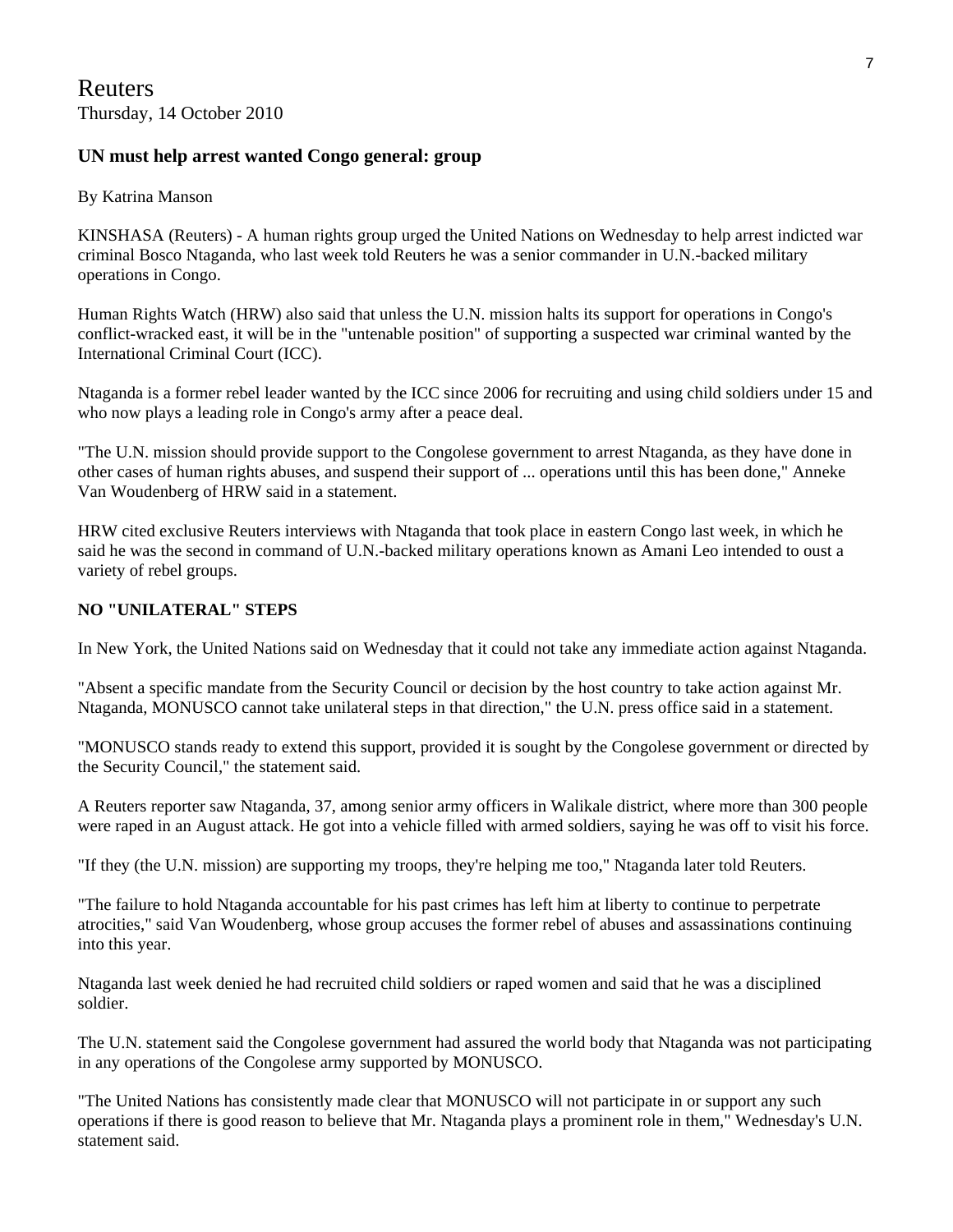RTT News Thursday, 14 October 2010

#### **US Welcomes Arrest Of Rwandan Hutu Rebel Group Leader**

The United States has welcomed the arrest of Rwandan Hutu rebel group leader and war-crimes suspect Callixte Mbarushimana.

The Executive Secretary of the Democratic Forces for the Liberation of Rwanda (FDLR), was arrested by French authorities on Monday in Paris on a warrant from the International Criminal Court.

The Hague court indicted him for alleged war crimes and crimes against humanity committed by the Hutus in the Democratic Republic of the Congo in 2009.

In a statement on Thursday, US State Department said Mbarushimana's arrest sends an important signal that the international community will not tolerate the FDLR's continuing efforts to destabilize the eastern provinces of the DR Congo, including the recent mass rapes in Walikale territory in which its forces are believed to have participated.

The US government called on FDLR soldiers and their dependents to disband and repatriate to Rwanda.

The United States pledged support to the International Criminal Court's ongoing investigations into atrocities that have been committed in the Democratic Republic of the Congo since 2002.

Assistant Secretary of State Philip J. Crowley said it also supports the steps taken by the Congolese government to pursue accountability.

Ending the cycle of impunity is indispensable to establishing a lasting peace in the Congo, the statement added.

Mbarushimana had been listed in 2008 for targeted UN and U.S. sanctions.

By RTT Staff Writer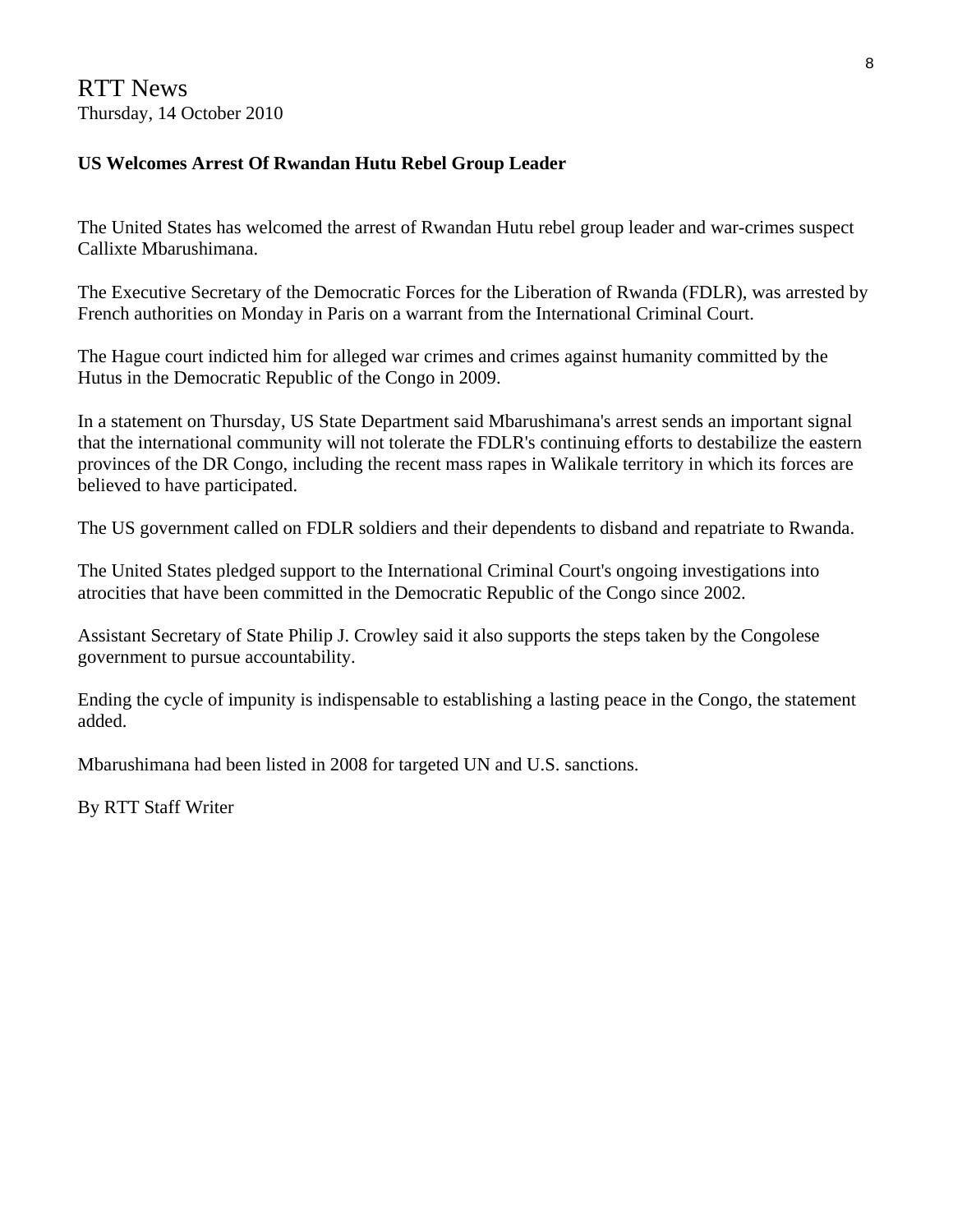#### **Two Lebanese judges among STL appeals chamber panel**

By The Daily Star

BEIRUT: The identity of the four appeal judges, set to preside over the Special Tribunal for Lebanon (STL), were confirmed on Tuesday, amid growing rumors that the UN court was preparing to issue its indictment.

Lebanese judges Ralph Riachy and Afif Chamseddine, will serve alongside Swedish counterpart, Kjell Erik Bjorberg and New Zealander, David Baragwanath, in the appeals chamber of the UN court, headed by Italian Judge Antonio Cassese.

Ever since its inception, the STL has been plagued by high-profile resignations.

Last month, the prosecution office's spokesperson, Henrietta Aswad, departed after only two weeks citing "unforeseen personal reasons."

The Special Tribunal is tasked with investigating the 2005 assassination of former Prime Minister Rafik Hariri, who was killed when a car bomb tore through his motorcade near Beirut's downtown, killing him and 22 others.

Syria was long suspected of orchestrating the killing but a string of supposed media links earlier this year have indicated that the STL is gearing up to indict Hizbullah members in the crime. The issue has caused heightened tensions in Lebanon. – The Daily St

Read more:

http://www.dailystar.com.lb/article.asp?edition\_id=1&categ\_id=1&article\_id=120359#ixzz12KYTeips (The Daily Star :: Lebanon News :: http://www.dailystar.com.lb)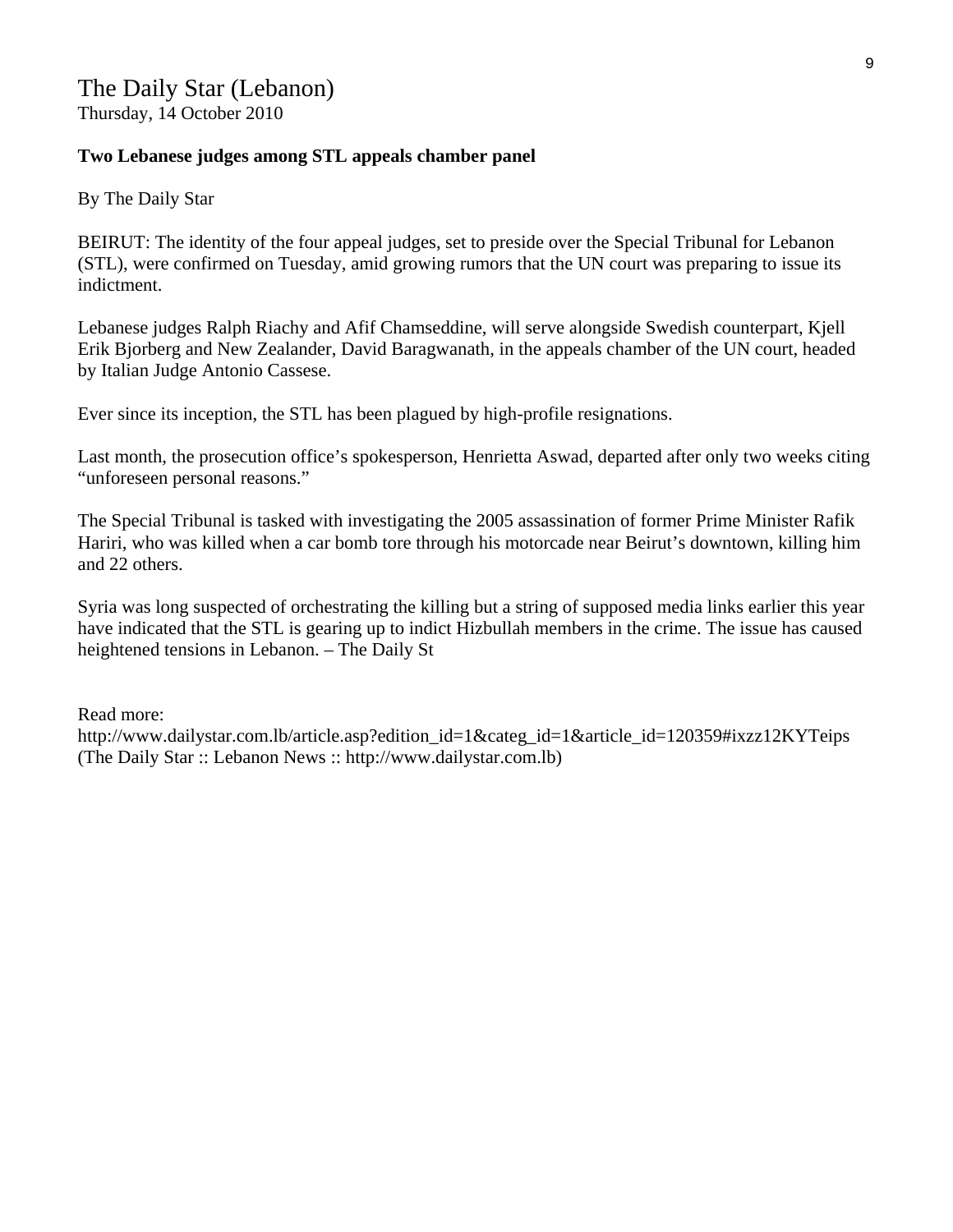### ISRIA Wednesday, 13 October 2010

#### **UN Britain - The Rule of Law at the National and International Levels**

Speaker: Catherine Adams, Legal Counsellor, UK Mission Event: Sixth Committee debate on the Rule of Law at the National and International Levels

The United Kingdom aligns itself with the statement made earlier today by the representative of Belgium on behalf of the European Union.

The Secretary General's report which forms the basis for our debate (document A/65/318) highlights the crucial role played by international courts and tribunals in promoting and upholding the rule of law at international level. As a longstanding and strong supporter of international judicial mechanisms, the United Kingdom would like to make some additional remarks on this aspect of the report.

#### Madam Chair

The United Kingdom is the only member State of the United Nations which is actively engaged with all six existing international criminal tribunals: in our capacity as a State Party to the Rome Statute of the International Criminal Court; as a member of the Security Council which addresses issues relating to the International Criminal Tribunals for the former Yugoslavia and Rwanda; and as a major donor and member of the management bodies of the three voluntary-funded tribunals for Sierra Leone, Cambodia and Lebanon.

While these six criminal tribunals have major differences as regards their structure, jurisdiction and financing mechanisms, they have one important aspect in common, namely the need for state cooperation to enable them to fulfil their mandates. In this context, we welcome the arrest yesterday in France, pursuant to an ICC arrest warrant, of Callixte Mbarushimana on charges of war crimes and crimes against humanity allegedly committed in the Democratic Republic of Congo. The United Kingdom calls on all States to provide full cooperation to the international criminal tribunals, in particular where they are under an obligation to do so, whether by virtue of the Rome Statute, under relevant Security Council resolutions, including resolution 1593 (2005), or under bilateral agreements. It is only through such cooperation that we can ensure the tribunals can implement their mandate to promote the rule of law by ending impunity for the most serious crimes of international concern.

#### Madam Chair

The current global economic climate poses particular challenges for the three tribunals which rely on voluntary contributions from States. The United Kingdom recognises that all States, itself included, are facing serious financial constraints. Nevertheless, we urge donor countries to maintain, so far as possible, their contributions to the Sierra Leone, Lebanon and Cambodia tribunals to ensure that justice is not held hostage to a lack of resources. At the same time, we expect all the tribunals , whether or not voluntarily funded, to exercise restraint in their budgetary demands and to use all efforts to make the most efficient and effective use of their resources.

Some of the international criminal tribunals are now approaching the end of their mandates. As they do so, it will be important to ensure that their legacy is preserved for future generations, in particular by the establishment of mechanisms to carry out essential residual functions such as the prosecution of fugitive indictees, the protection of witnesses and the preservation of archives. The United Kingdom will continue actively to support ongoing work on residual issues both within the Security Council Informal Working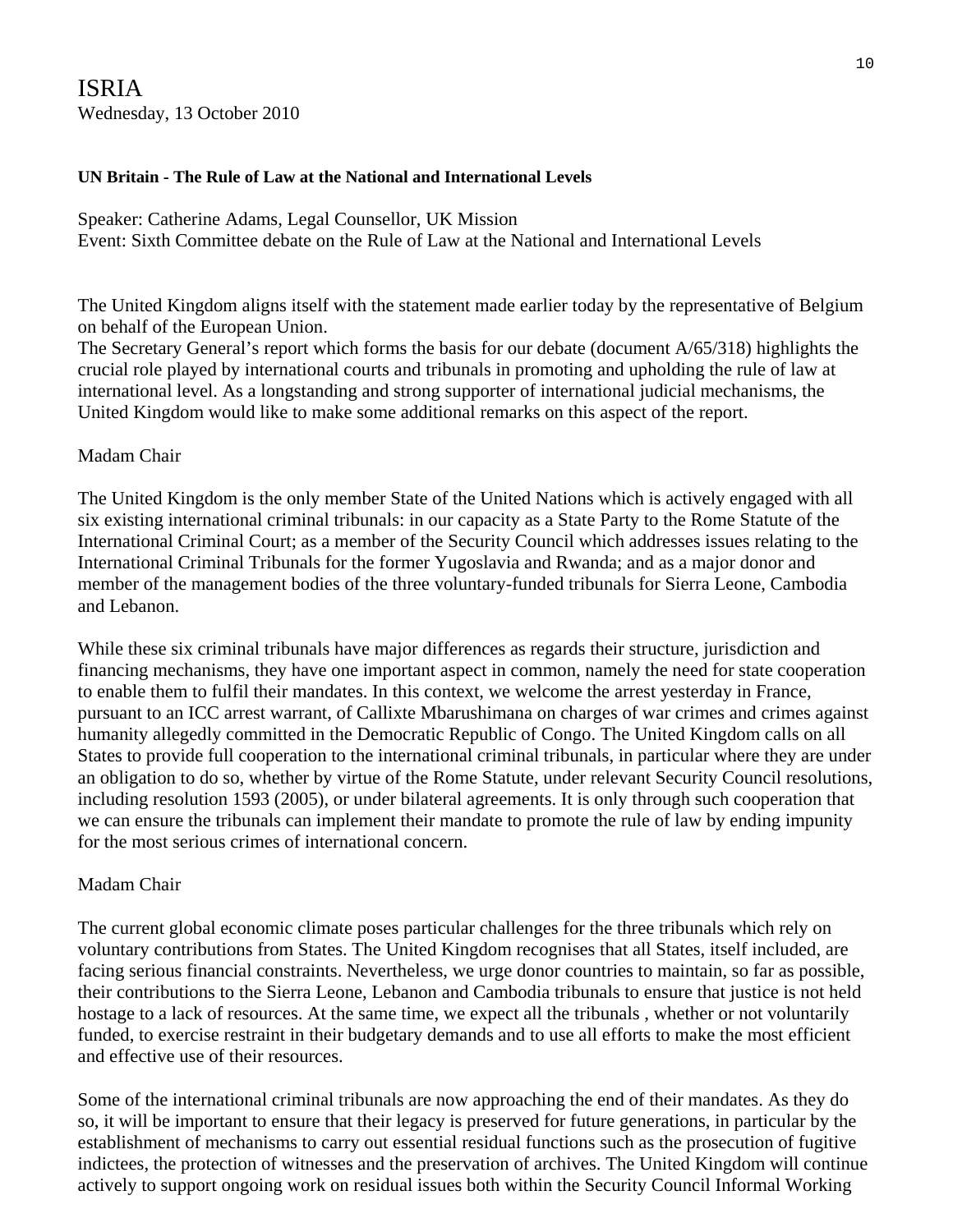Group on International Tribunals and the Management Committee of the Special Court for Sierra Leone. Under the able chairmanship of Austria, we stand ready to work for the adoption before the end of this year of a Security Council resolution to establish a residual mechanism for the ICTY and ICTR.

By contrast, Madam Chair, other tribunals are just beginning their judicial work. The Special Tribunal for Lebanon is expected to issue its first indictment in the near future. The United Kingdom remains a strong supporter of the Special Tribunal as an independent judicial mechanism which aims to end impunity for political assassinations in Lebanon. We call on all States at this critical juncture in the Tribunal's work to recognise and respect its independence and impartiality.

In June this year, members of the international community gathered in Kampala to reaffirm their commitment to the Rome Statute system at the first Review Conference of the International Criminal Court. The Kampala declaration recognised the aim of the ICC to establish the rule of law, promote and encourage respect for human rights and achieve sustainable peace in accordance with international law and the purposes and principles of the Charter of the Untied Nations. The Declaration further reaffirmed the importance of the principle of complementarity in the global fight against impunity and, in this context, the need for States Parties to strengthen their domestic implementation of the Rome Statute.

The United Kingdom calls on all member States that have not yet done so to demonstrate their support for international justice by ratifying or acceding to the Rome Statute. We also call on all States Parties to take immediate steps to implement the Rome Statute in their domestic legal systems. In accordance with our pledges at Kampala, the United Kingdom stands ready to support these efforts to promote national implementation.

Finally, Madam Chair, outside the framework of criminal justice, the Secretary-General's report rightly emphasises that International Court of Justice continues to play a vital role in addressing disputes between States and in delivering advisory opinions requested by other organs of the United Nations. The United Kingdom takes this opportunity to reaffirm its continuing support for the ICJ and to encourage all States which have not done so to accept its compulsory jurisdiction under Article 36 of the Statute of the Court in order to enhance its role in contributing to the maintenance of international peace and security by allowing States to resolve their differences peaceably and thereby contributing to the rule of international law.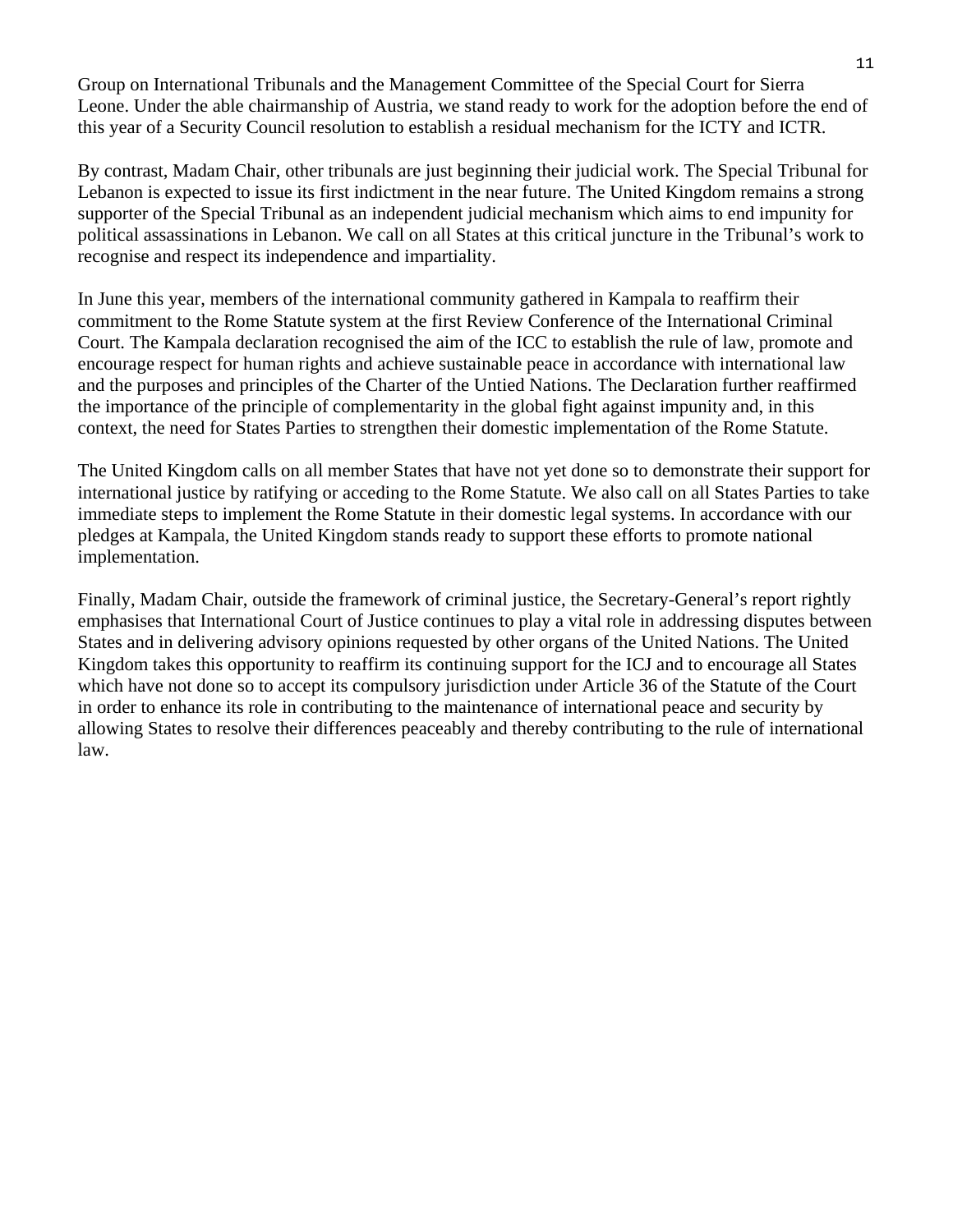Wednesday, 13 October 2010

#### **Some immunity for US lawyer arrested by Rwanda, says court**

Defence lawyers at the International Criminal Tribunal for Rwanda (ICTR) enjoy immunity from prosecution only in the context of their ICTR work, the Appeals Chamber of the Tribunal has ruled. The landmark ruling came last week in a decision related to American lawyer Peter Erlinder, previously arrested in Rwanda and still wanted by Kigali for "negation of genocide".

Erlinder is a lawyer in the so-called "Military I" case before the ICTR, defending genocide convict Major Aloys Ntabakuze who is now on appeal. The American lawyer was arrested in Kigali on May 28 this year, after he went to work there for the defence of jailed opposition leader Victoire Ingabire. Ingabire was arrested in the run-up to presidential elections and herself charged with negating genocide. The Rwandan High Court released Erlinder on June 17 "for health reasons", and he is now back in the US, but Rwanda says it has not dropped the proceedings.

The Appeals Chamber ruling, obtained by Hirondelle News Agency on Tuesday, says that Erlinder should benefit from immunity but only in the context of his work as a defence lawyer for an Accused of the ICTR.

"The Appeals Chamber recalls that, at the time of his arrest, Erlinder was not in Rwanda in his capacity as Ntabakuze's defence counsel," says the Appeals Court. "He was therefore not immune from personal arrest and detention."

"Nonetheless, Erlinder benefits from immunity from legal process in respect of words spoken or written and acts done by him in the course of his representation of Ntabakuze before the ICTR."

The majority of documents forming the base of Rwandan allegations against Erlinder were published in the context of his private or academic life and not in the context of his ICTR work, the Appeals Court said. It therefore declined to make any ruling on them. However, one document is a press cutting related to a statement he made before the ICTR in May 2007. The Court said that to include this was a violation of Erlinder's immunity.

In a press conference on Monday, Rwandan Justice Minister Tharcisse Karugarama promised that the document would be removed, in line with the Appeals Court ruling. The Minister said that proceedings against Erlinder had not been dropped. He said Erlinder had left his address with the Rwandan authorities and could be contacted at any time. "There is no date limit on that," he said.

Erlinder is a strong opponent of the current Rwandan government and has accused the ICTR of covering up crimes allegedly committed in 1994 by the Rwandan Patriotic Front (RPF) of President Paul Kagame.

#### JC/ER/GF

© Hirondelle News Agency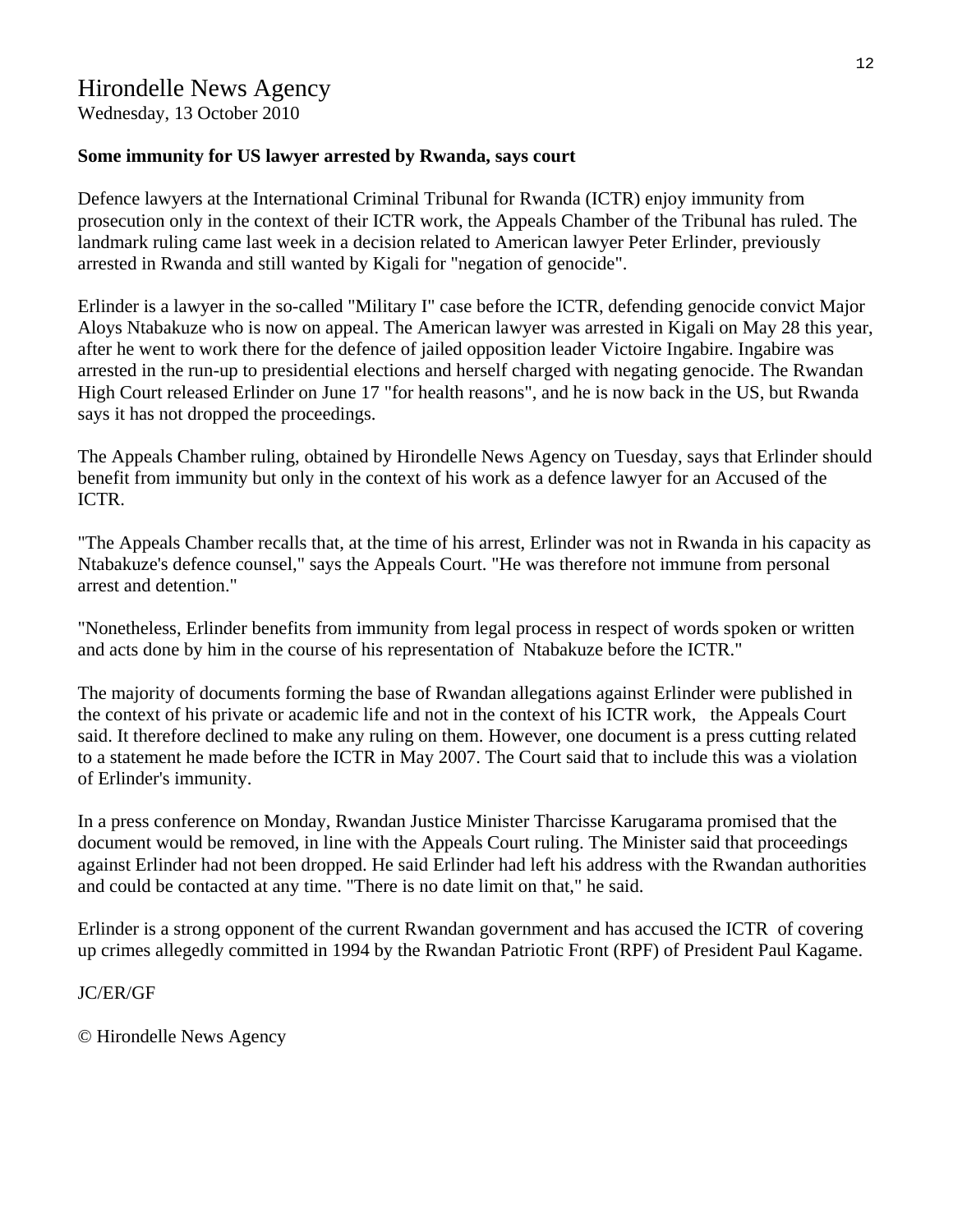UN News Wednesday, 13 October 2010

#### **UN chief outlines measures to strengthen peacebuilding efforts**



*Secretary-General Ban Ki-moon presents reports on peacebuilding to the Security Council* 

13 October 2010 – Secretary-General Ban Ki-moon today outlined measures to strengthen the United Nations role in helping countries emerging from conflict to maintain peace and entrench stability, stressing the need for rapid deployment of trained staff, predictable

financing, partnerships and ensuring the participation of women.

"Building peace may sound straightforward, but we know from painful experience that it is not. Success requires patient, long-term commitments and the involvement of a wide range of actors, working together," [said](http://www.un.org/apps/sg/sgstats.asp?nid=4851) Mr. Ban, updating the Security Council on UN efforts to support post-conflict peacebuilding.

"We are making progress – in Burundi, Haiti, Nepal, Sierra Leone and elsewhere. But let us remember that for people who have suffered through conflict, progress can't come fast enough. The ultimate test is how well we deliver on the ground – how well we give people signs of hope beyond mere words and promises," he said.

Echoing his message in his latest [report](http://www.un.org/apps/sg/sgstats.asp?nid=4851) on peacebuilding in the wake of conflict, the Secretary-General spoke of the need provide UN staff deployed in crisis situations with the proper training to enable them to perform the full range of their responsibilities.

He said a review of international civilian capacities currently under way is anchored in the need to ensure that international assistance in the aftermath of conflict is driven by national needs and priorities, to make better use of the capacities of women and for faster and flexible response.

On predictable financing, the Secretary-General noted that in fragile transition situations, the Peacebuilding Fund, set up in 2006, can quickly finance early action, which can, in turn, prompt other sources to provide longer-term funding.

It has streamlined its procedures, enabling it to respond more swiftly to urgent needs and encouraged Member States to contribute to its replenishment, he added.

"But the Fund is only one among many. Many other efforts are under way aimed at making all peacebuilding financing more flexible and tolerant of risk," Mr. Ban said, urging Member States to support these alternatives.

He emphasized the importance of greater cooperation and joint approaches within the UN, noting that efforts are under way to strengthen cooperation and develop closer institutional links with the World Bank.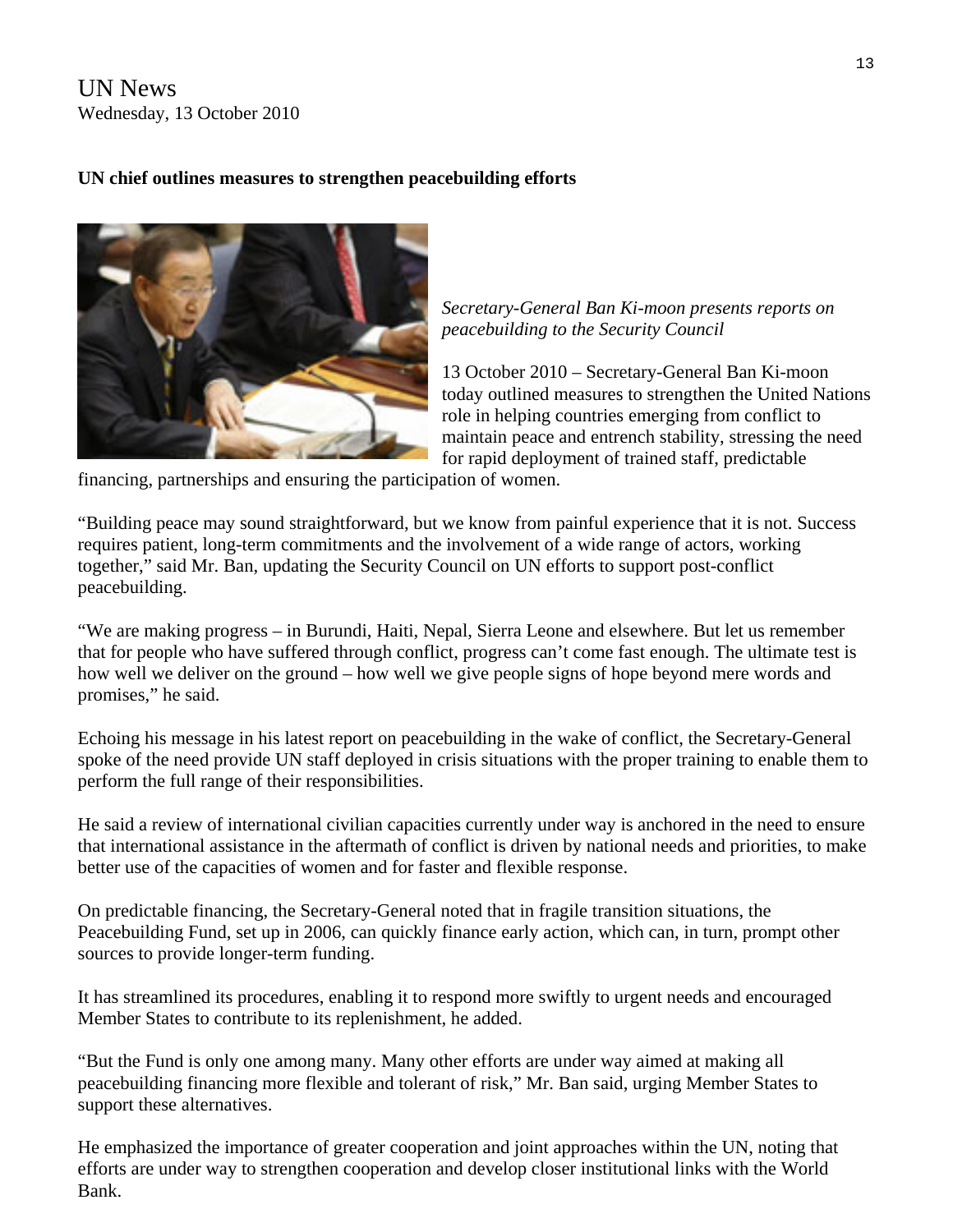Mr. Ban also underlined the key role played by the partnership between the Council and the Peacebuilding Commission, created in 2006 to prevent post-conflict countries from relapsing back into bloodshed, and today it was the focus of a session by the body

"Closer collaboration can help the Council to support peacebuilding more effectively from the very start," including by enabling peacekeeping operations to have an impact as "early peacebuilders," and ensuring that integrated peacebuilding offices institutionalize these early achievements.

Women, he stressed, should form the core of peacebuilding.

"While their voices are critical for ensuring that the foundations of peace are just and equitable, women are still not systematically included at all stages of the peace process," the Secretary-General said.

"Conflicts leave states severely weakened and social structures decimated," he added. "In such situations, women are vital to ensuring that the basic survival needs of families and communities are met."

Mr. Ban said that he has stipulated that all peacebuilding funds managed by the UN will allocate 15 per cent of their resources to fund projects addressing women's needs, advancing gender equality or empowering women.

In his latest [report](http://www.un.org/Docs/journal/asp/ws.asp?m=s/2010/466) on women participation in peacebuilding, the Secretary-General says that a decade after the adoption of landmark [resolution 1325](http://www.un.org/Docs/journal/asp/ws.asp?m=s/res/1325%282000%29) calling for equal participation by women in post-conflict peacebuilding, much remains to be done to ensure they can play their part in shoring up peace.

"Now is the time for systematic, focused and sustained action, backed by resources and commitments on the part of all stakeholders – national and international, public and private, women and men," he writes, laying out a seven-point action plan aimed at changing practices among all actors and improving outcomes on the ground.

The plan includes ensuring that women are fully engaged in all peace talks and post-conflict planning, including donor conferences, and requires that adequate financing is provided to address women's specific needs and advance gender equality.

It also underlines the need for women to participate fully in post-conflict governance as elected representatives or decision makers, including through temporary special measures such as quotas.

At the end of today's Council meeting, the body reiterated the importance of national ownership of peacebuilding efforts and priorities.

In a presidential statement, the Council emphasized the need for swift action in areas including "reform of the security sector, restoration of the rule of law, respect for human rights, ending impunity, combating illicit arms trade, drug trafficking, and transnational organized crime, voluntary return of refugees and internally displaced persons, supporting peace processes, provision of basic services, restoration of core government functions, management of natural resources, tackling youth unemployment, and revitalization of the economy."